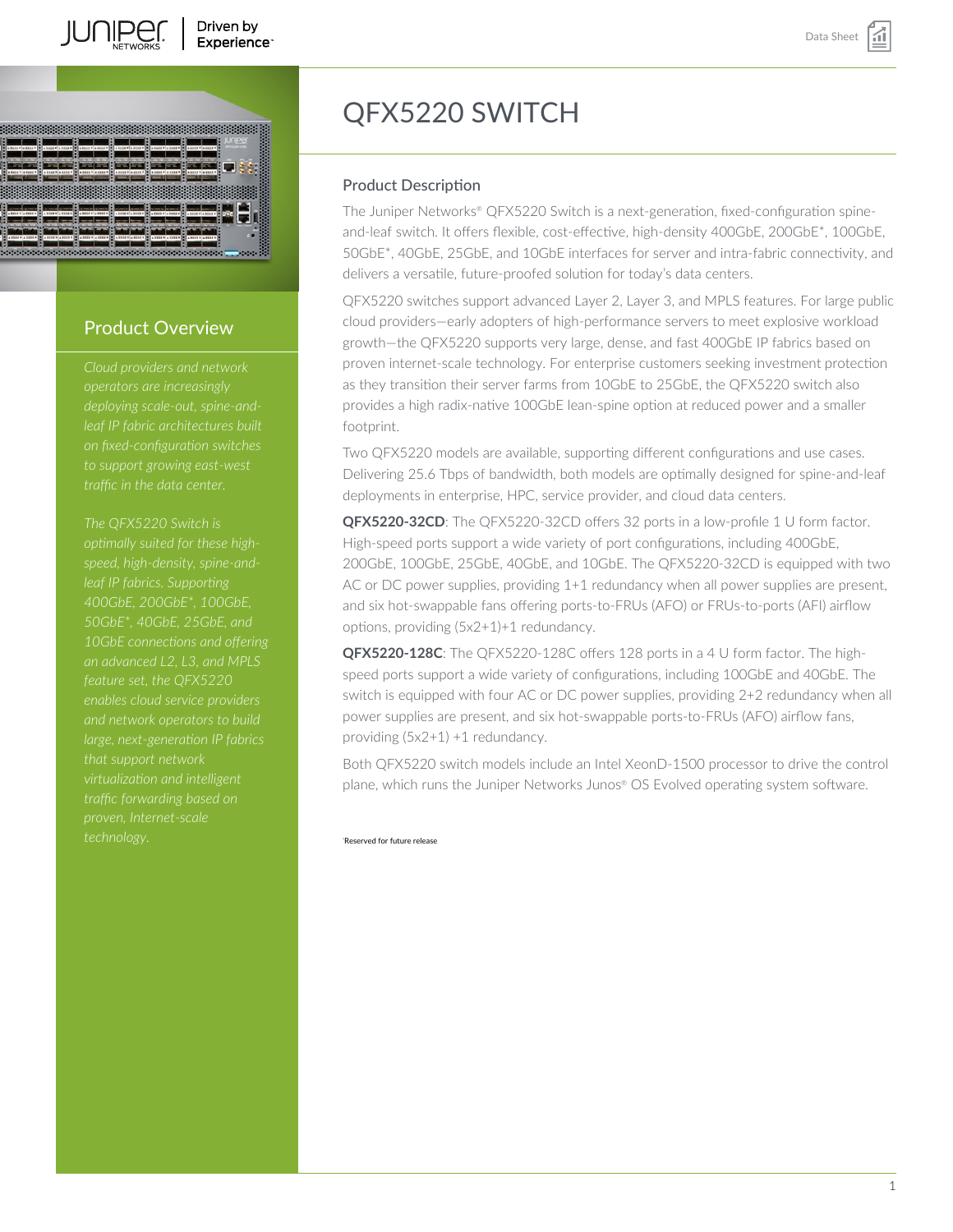# Product Highlights

The QFX5220 includes the following capabilities. Please refer to the Specifications section for currently shipping features.

# Native 400GbE Configuration

The QFX5220-32CD offers 32 ports in a 1 U form factor. The highspeed ports support a wide variety of configurations, including 100GbE and 400GbE.

# High-Density Configurations

The QFX5220 switches are optimized for high-density fabric deployments. The QFX5220-32CD provides an option of either 32 ports of 400GbE, 100GbE, or 40GbE, while the QFX5220-128C provides an option of either 128 QSFP28 100GbE ports or 64 40GbE QSFP ports.

# Flexible Connectivity Options

The QFX5220 offers a choice of interface speeds for server and intra-fabric connectivity, providing deployment versatility and investment protection.

• **Rich automation capabilities**: The QFX5220 switches support a number of network automation features for plug-and-play operations, including zero-touch provisioning (ZTP), operations and event scripts, automatic rollback, and Python scripting.

- **Advanced Junos Evolved features**: The QFX5220 switch supports features such as BGP add-path, MPLS, L3 VPN, RoCEv2, and Multicast capabilities.
- **Junos Evolved software architecture**: The QFX5220 supports a modular Junos Evolved software architecture that allows the switch's control and data plane processes and functions to run in parallel, maximizing utilization of the high-performance quad-core CPU, support for seamless component upgrade without bringing the switch down, and support for containerization, enabling application deployment using LXC or Docker.

# Deployment Options

The QFX5220-32CD can be deployed as a universal device in cloud data centers to support 100GbE server access and 400GbE spineand-leaf configurations, optimizing data center operations by using a single device across multiple layers of the network (see Figure 1).

The QFX5220-128C is a high-radix 100GbE lean-spine switch optimized to aggregate 10GbE and 25GbE top-of-rack switches in these environments. Many cloud, service provider, data center, and enterprise networks are deploying 100GbE to handle growing demand. Figure 2 and Figure 3 show multiple use cases with the QFX5220-128C as a lean spine.



*Figure 1: Typical cloud data center deployment for the QFX5220-32CD*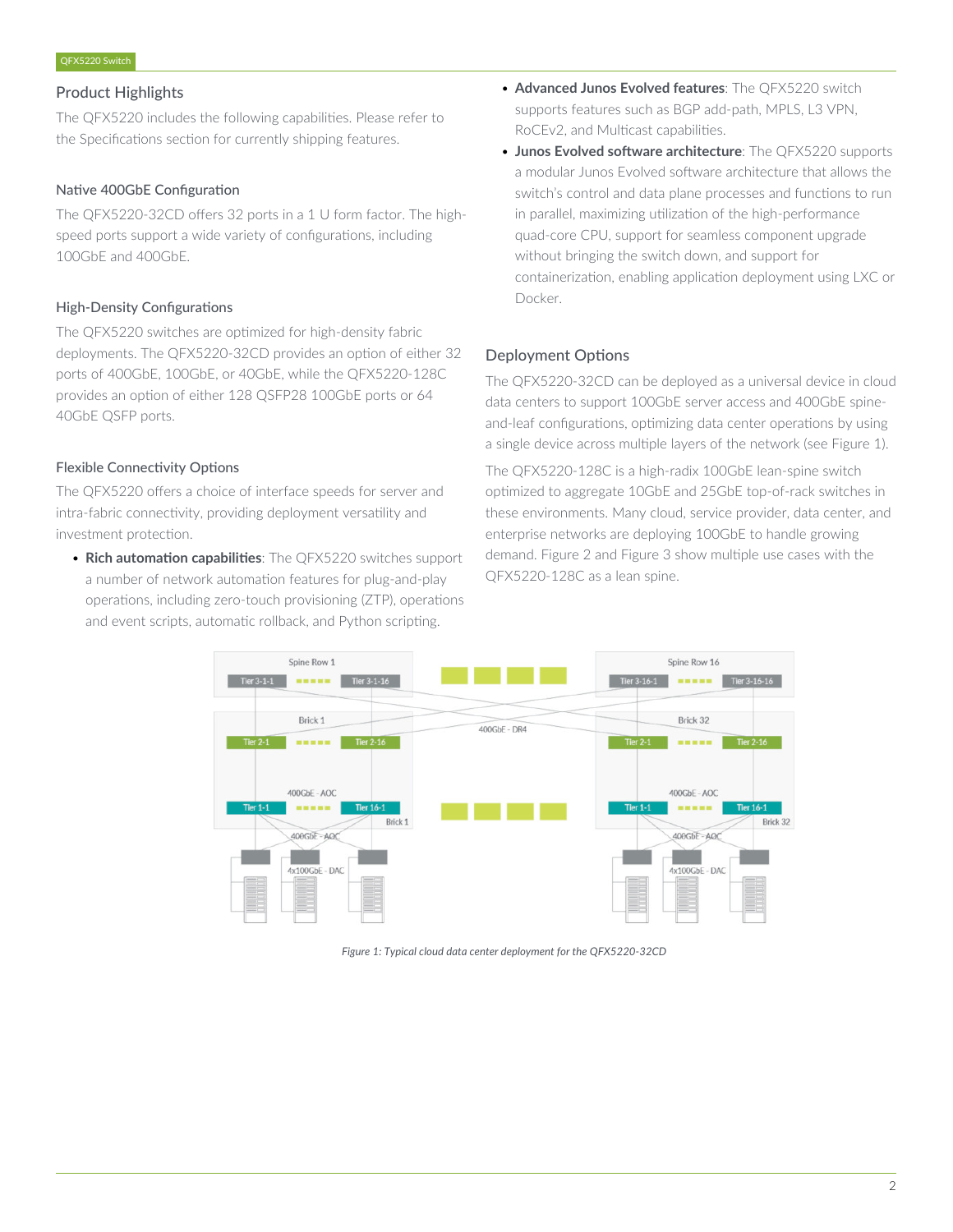

*Figure 2: 100GbE fabric in a typical cloud data center*



# Edge Routed EVPN-VxLAN

*Figure 3: Private cloud data center with the QFX5220-128C as lean spine*

# Architecture and Key Components

The QFX5220 can be used in L3 fabrics and L2 networks. You can choose the architecture that best suits your deployment needs and easily adapt and evolve as requirements change over time. The QFX5220 serves as the universal building block for these two switching architectures, enabling data center operators to build cloud networks in their own way.

• **Layer 3 fabric**: For customers looking to build scale-out data centers, a Layer 3 spine-and-leaf Clos fabric provides predictable, nonblocking performance and scale characteristics. A two-tier fabric built with QFX5220 switches as leaf devices and Juniper Networks QFX10000 line of Switches as the spine can scale to support up to 128 40GbE ports or 128 25GbE and/or 10GbE server ports in a single fabric. One of the most complicated tasks when building an IP fabric is assigning all the

implementation details, including IP addresses, BGP autonomous system numbers, routing policies, loopback address assignments, and others. Automating the creation of an IP fabric at a large scale is equally difficult. To address these challenges, Juniper has created the OpenClos project to provide free, open-source tools that automate the creation of IP fabrics in the data center. A set of Python scripts developed as an open-source project on GitHub, OpenClos takes a set of inputs that describe the shape and size of a data center and produces switch configuration files and a cabling plan

Junos Evolved ensures a high feature and bug fix velocity and provides first-class access to system state, allowing customers to run DevOps tools, containerized applications, management agents, specialized telemetry agents, and more.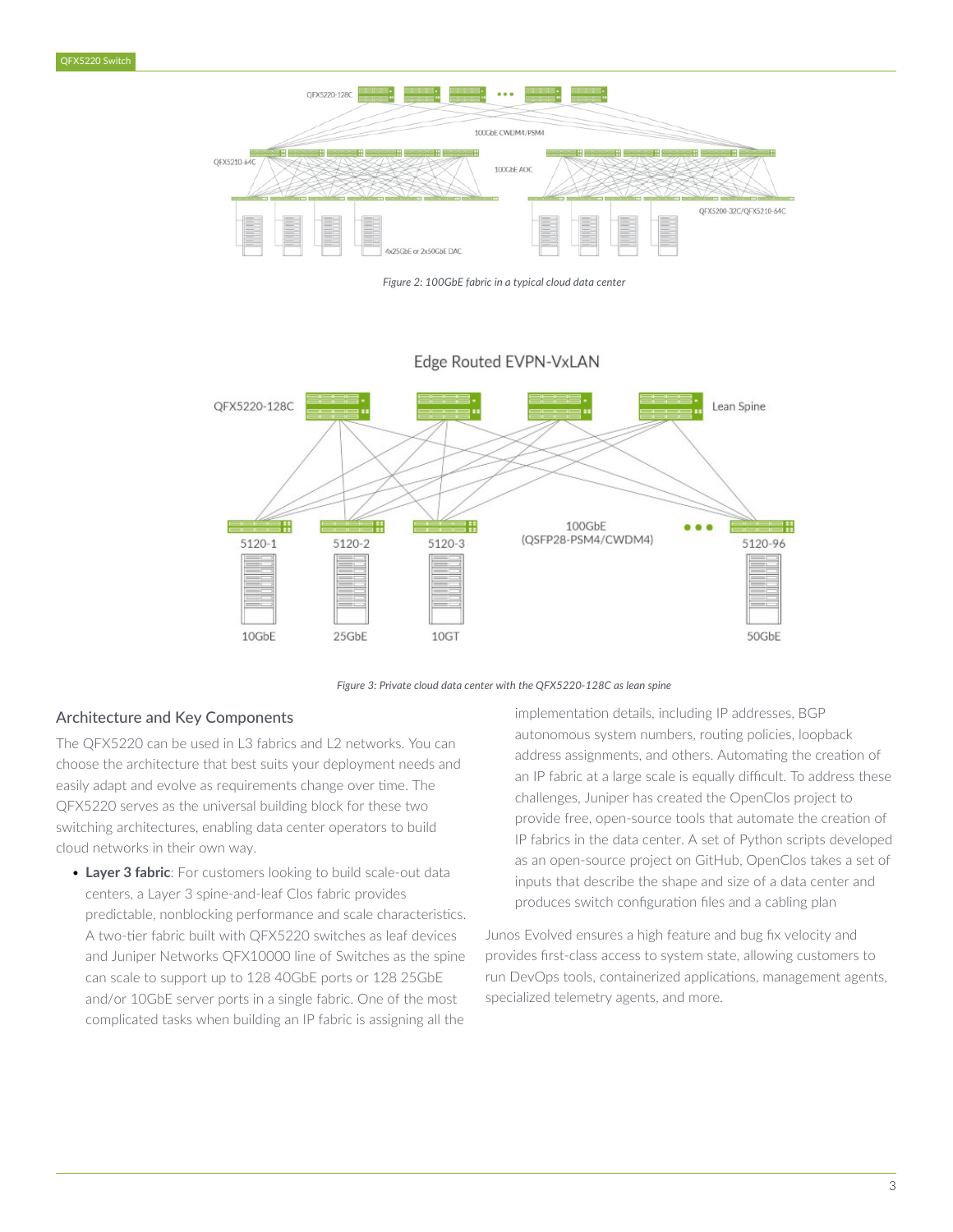#### Cloud/Carrier-Class Junos OS Evolved Network Operating System



*Figure 4: Cloud/Carrier-Class Junos OS Evolved Network Operating System*

#### Management, Monitoring, and Analytics

Data Center Fabric Management: Juniper<sup>®</sup> Apstra provides operators with the power of intent-based network design to help

ensure changes required to enable data center services can be delivered rapidly, accurately, and consistently. Operators can further benefit from the built-in assurance and analytics capabilities to resolve Day 2 operations issues quickly.

Apstra key features are:

- Automated deployment and zero-touch deployment
- Continuous fabric validation
- Fabric life-cycle management
- Troubleshooting using advanced telemetry

For more information on Apstra, see [Juniper Apstra.](https://www.juniper.net/us/en/products/network-automation/apstra/apstra-system.html)

### Features and Benefits

- **Automation and programmability**: The QFX5220 supports numerous network automation features, including operations and event scripts and ZTP.
- **Cloud-level scale and performance**: The QFX5220 supports best-in-class cloud-scale L2/L3 deployments with a low latency of 750 ns and a superior scale and performance. This includes L2 support for 8192 media access control (MAC) addresses and Address Resolution Protocol (ARP) learning, which scales up to 32,000 entries at 500 frames per second. It also includes L3 support for 336,000 longest prefix match (LPM) routes and 380,000 host routes on IPv4. Additionally,

the QFX5220 supports 130,000 LPM routes and 130,000 host routes on IPv6, 128-way equal-cost multipath (ECMP) routes, and a filter that supports 768 (ingress) and 2558† (egress) exact match filtering rules. The QFX5220 supports up to 128 link aggregation groups, 4096 VLANs, and Jumbo frames of 9216 bytes. Junos Evolved provides configurable options through a CLI, enabling each QFX5220 to be optimized for different deployment scenarios.

#### † Ingress/egress scale numbers may be lower when used concurrently.

- **MPLS**: The QFX5220 supports a broad set of MPLS features, including L3 VPN, RSVP traffic engineering, and LDP to support standards-based multitenancy and network virtualization with per-flow service-level agreements (SLAs) at scale. The QFX5220 can also be deployed as a low-latency MPLS label-switching router (LSR) or MPLS provider edge (PE) router in smaller scale environments. The QFX5220, along with Juniper Networks QFX5100 and QFX5200 switches, are the most compact, low-latency, high-density, low-power family of switches to offer an MPLS feature set in the industry.
- **IEEE 1588 PTP Boundary Clock with Hardware Timestamping\***: IEEE 1588 PTP Transparent/Boundary Clock is supported on QFX5220, enabling accurate and precise submicrosecond timing information in today's data center networks. In addition, the QFX5220 supports hardware timestamping; timestamps in Precision Time Protocol (PTP) packets are captured and inserted by an onboard fieldprogrammable gate array (FPGA) on the switch at the physical (PHY) level.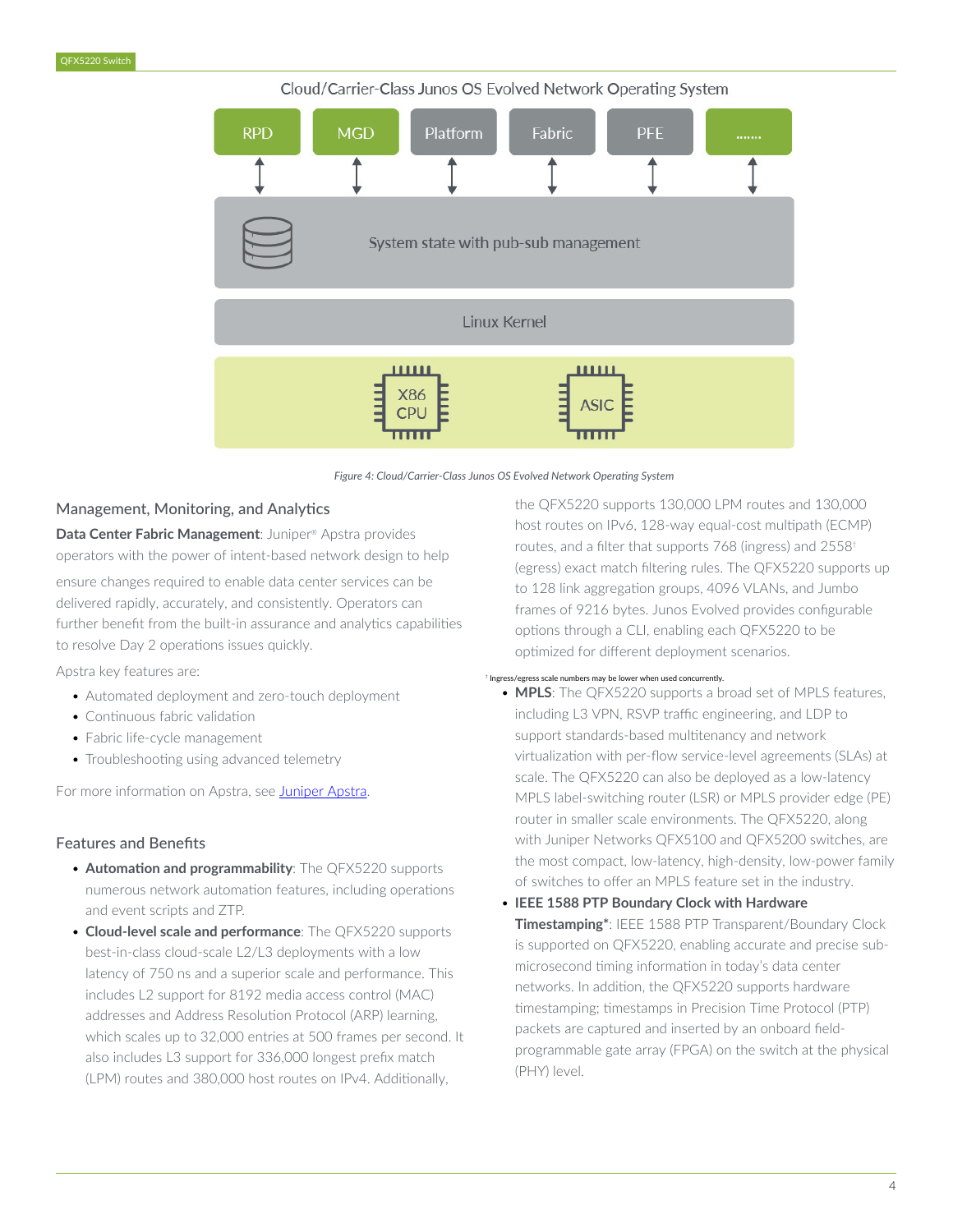- **Data packet timestamping\***: When the optional data packet timestamping feature is enabled, selected packets flowing through QFX5220 switches are timestamped with references to the recovered PTP clock. When these packets are received by nodes in the network, the packet timestamping information can be mirrored onto monitoring tools for detailed analysis, helping identify bottlenecks in the network that cause latency. This information also helps with network performance analysis and record keeping for legal and compliance purposes, which is required by certain business transactions such as financial trading, video streaming, and research establishments.
- **RoCEv2**: As a switch capable of transporting data as well as storage traffic over Ethernet, the QFX5220 provides an IEEE data center bridging (DCB) converged network between servers with disaggregated flash storage arrays or an NVMeenabled storage area network (SAN). The QFX5220 offers a full-featured DCB implementation that provides strong monitoring capabilities on the top-of-rack switch for SAN and LAN administration teams to maintain clear separation of management. The RDMA over Converged Ethernet version 2 (RoCEv2) transit switch functionality, including priority-based flow control (PFC) and Data Center Bridging Capability Exchange (DCBX), are included as part of the default software.
- **Junos OS Evolved:** Junos Evolved is a native Linux operating system that incorporates a modular design of independent functional components and enables individual components to be upgraded independently while the system remains operational. Component failures are localized to the specific component involved and can be corrected by upgrading and restarting that specific component without having to bring down the entire device.
- **Retained state**: State is the retained information or status pertaining to physical and logical entities. It includes both

| <b>SEVIATESY</b><br>16.2212<br>is been                       | via saas<br>A TABE VIA ROOM<br>9898322<br>Via 3331                                    | $  .110  .1101  .1101  .1101  .1101  .1101  .1101  .1101  .1101  .1101  .1101  .1101  .1101  .1101  .1101  .1101  .1101  .1101  .1101  .1101  .1101  .1101  .1101  .1101  .1101  .1101  .1101  .1101  .1101  .1101  .1101  .1101  .1101  .1101  .1101  .1101  .110$ |
|--------------------------------------------------------------|---------------------------------------------------------------------------------------|---------------------------------------------------------------------------------------------------------------------------------------------------------------------------------------------------------------------------------------------------------------------|
| <b>Tia Equa</b><br><b>KREE</b><br><b>TIA BASEY</b><br>a Bass | <b>A SEED</b><br><b>A 5655</b>                                                        | a stage via sport                                                                                                                                                                                                                                                   |
|                                                              |                                                                                       |                                                                                                                                                                                                                                                                     |
| <b>TILESSE</b>                                               | A STAR                                                                                |                                                                                                                                                                                                                                                                     |
| $*$ a serr $*$<br>$+222$<br>SHEEP 4 2000 *                   | via cost v<br>$4.5222 +$<br>$n$ SEET P<br>$r_{14}$ rent<br>A STORY A TORES<br>$+2222$ | A THEFT A TOST                                                                                                                                                                                                                                                      |
|                                                              |                                                                                       |                                                                                                                                                                                                                                                                     |

QFX5220-128C

operational and configuration state, comprising committed configuration, interface state, routes, hardware state, and what is held in a central database called the distributed data store (DDS). State information remains persistent, is shared across the system, and is supplied during restarts.

• **Feature support**: All key networking functions such as routing, bridging, management software, and management plane interfaces, as well as APIs such as CLI, NETCONF, Juniper Extension Toolkit (JET), Junos Telemetry Interface (JTI), and the underlying data models, resemble those supported by Junos. This ensures compatibility and eases the transition to Junos Evolved.

# Junos Telemetry Interface

The QFX5220 supports Junos Telemetry Interface (JTI), a modern telemetry streaming tool that provides performance monitoring in complex, dynamic data centers. Streaming data to a performance management system lets network administrators measure trends in link and node utilization and troubleshoot issues such as network congestion in real time.

JTI provides:

- Application visibility and performance management by provisioning sensors to collect and stream data and analyze the application and workload flow path through the network
- Capacity planning and optimization by proactively detecting hotspots and monitoring latency and microbursts
- Troubleshooting and root cause analysis via high-frequency monitoring and correlating overlay and underlay networks.

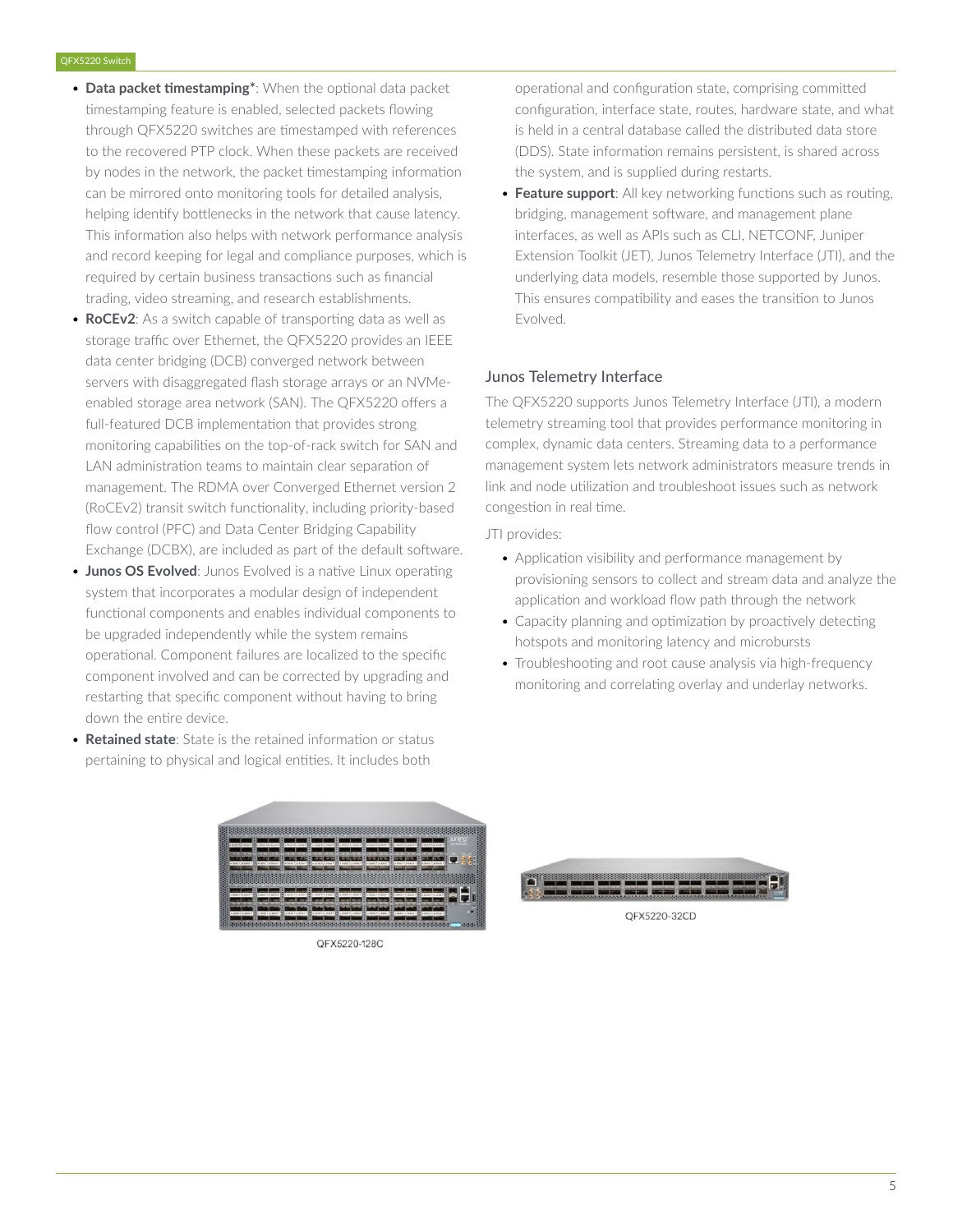#### Specifications

#### Hardware

Table 1: QFX5220 System Capacity

| Specification       | OFX5220-32CD                                            | OFX5220-128C                                            |
|---------------------|---------------------------------------------------------|---------------------------------------------------------|
| System throughput   | Up to 25.6 Tbps (bidirectional)                         | Up to 25.6 Tbps (bidirectional)                         |
| Forwarding capacity | 8 billion packets per second                            | 8 billion packets per second                            |
| Port density        | 32 ports of QSFP56-DD 400GbE                            | 128 ports of QSFP28 100GbE                              |
| $SFP+/SFP28$        | 2 SFP+ transceiver ports for in-band network management | 2 SFP+ transceiver ports for in-band network management |

#### Table 2: QFX5220 System Specifications

| <b>Specification</b>                  | QFX5220-32CD                                                                                                                                           | QFX5220-128C                                                                                                                       |
|---------------------------------------|--------------------------------------------------------------------------------------------------------------------------------------------------------|------------------------------------------------------------------------------------------------------------------------------------|
| Dimensions<br>$(W \times H \times D)$ | 17.26 x 1.72 x 21.1 in.<br>$(43.8 \times 4.3 \times 53.59$ cm)                                                                                         | 17.26 x 6.88 x 29 in.<br>$(43.8 \times 17.47 \times 73.66$ cm)                                                                     |
| Rack units                            | 1 U                                                                                                                                                    | 4U                                                                                                                                 |
| Weight                                | 24.5 lb (11.11 kg) with power supplies and fans installed                                                                                              | 98 lb (44.44 kg) with 4 power supplies and 6 fan trays installed                                                                   |
| Operating system                      | Junos OS Evolved                                                                                                                                       | Junos OS Evolved                                                                                                                   |
| CPU                                   | Intel Xeon D-1518                                                                                                                                      | Intel Xeon D-1518                                                                                                                  |
| Power                                 | • Redundant $(1+1)$ hot-pluggable 1600 W AC/DC power supplies $(2n)$<br>• 115-240 V single phase AC power<br>$-48$ to $-60$ V DC power                 | • Redundant (1+1) hot-pluggable 1600 W AC/DC power supplies<br>• 115-240 V single phase AC power<br>$-48$ to $-60$ V DC power      |
| Cooling                               | • Ports-to-FRUs (AFO) and FRUs-to-ports (AFI) cooling<br>• Redundant (5x2+1)+1 hot-pluggable fan modules with variable speed to<br>minimize power draw | • Ports-to-FRUs (AFO) cooling<br>• Redundant $(5x2+1) + 1$ hot-pluggable fan modules with variable speed to<br>minimize power draw |
| Total packet buffer                   | 64 MB                                                                                                                                                  | 64 MB                                                                                                                              |
| Recommended Software<br>Version       | Junos OS Evolved 19.2R1 and Later                                                                                                                      | Junos OS Evolved 19.3R1 and Later                                                                                                  |
| Warranty                              | Juniper standard one-vear warranty                                                                                                                     | Juniper standard one-year warranty                                                                                                 |

# **Software**

- MAC addresses per system: 8192
- VLAN IDs: 3968 (QFX5220-32CD) 3952 (QFX5220-128C)
- Number of link aggregation groups (LAGs): 128
- Number of ports per LAG: 64
- Firewall filters:
	- Ingress: 768 Routed ACL (RACL), VLAN ACL (VACL), and Port ACL (PACL) rules
	- Egress: 2558<sup>†</sup> RACL; 512 VACL and PACL rules
- IPv4 unicast routes: 380,000 prefixes; 380,000 host routes
- IPv6 unicast routes: 130,000 prefixes; 130,000 host routes
- Address Resolution Protocol (ARP) entries: 32,000
- Generic routing encapsulation (GRE) tunnels: 2000
- MPLS labels: 16,000
- Jumbo frame: 9216 bytes
- Traffic mirroring
	- Mirroring destination ports per switch: 4
	- Maximum number of mirroring sessions: 4
	- Mirroring destination VLANs per switch: 4

```
†Note: Ingress/Egress scale numbers may be lower when used concurrently.
```
#### Layer 2 Features

- STP—IEEE 802.1D (802.1D-2004)\*
- Rapid Spanning Tree Protocol (RSTP) (IEEE 802.1w); MSTP (IEEE 802.1s)\*
- Bridge protocol data unit (BPDU) protect\*
- Loop protect\*
- Root protect\*
- RSTP and VSTP running concurrently\*
- VLAN—IEEE 802.1Q VLAN trunking
- Routed VLAN interface (RVI)
- Port-based VLAN
- MAC address filtering\*
- Static MAC address assignment for interface
- MAC learning disable
- Link Aggregation and Link Aggregation Control Protocol (LACP) (IEEE 802.3ad)
- IEEE 802.1AB Link Layer Discovery Protocol (LLDP)

#### \*Reserved for future release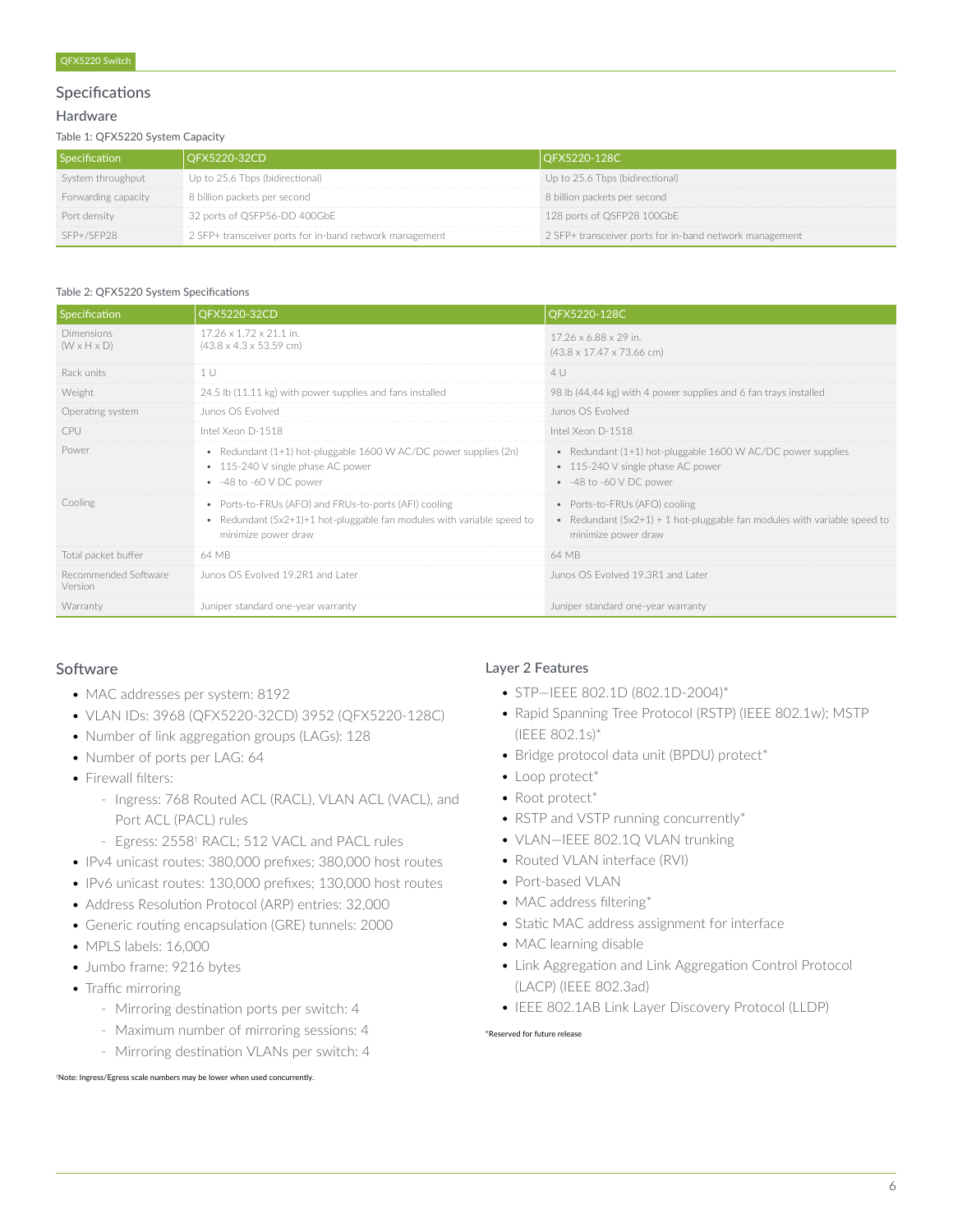#### Link Aggregation

- LAG load sharing algorithm—bridged or routed (unicast or multicast) traffic:
	- IP: Session Initiation Protocol (SIP), Dynamic Internet Protocol (DIP), TCP/UDP source port, TCP/UDP destination port
	- L2 and non-IP: MAC SA, MAC DA, Ether type, VLAN ID, source port

# Layer 3 Features

- Static routing
- $\bullet$  OSPF v1/v2
- OSPF v3
- Filter-based forwarding
- Virtual Router Redundancy Protocol (VRRP)\*
- $\bullet$  IPv6
- Virtual routers
- Loop-free alternate (LFA)
- BGP (Advanced Services or Premium Services license)
- IS-IS (Advanced Services or Premium Services license)
- Dynamic Host Configuration Protocol (DHCP) v4/v6 relay
- VR-aware DHCP
- IPv4/IPv6 over GRE tunnels (interface-based with decap/ encap only)

#### \*Reserved for future release

#### Multicast\*

- Internet Group Management Protocol (IGMP) v1/v2
- Multicast Listener Discovery (MLD) v1/v2
- IGMP proxy, querier
- IGMP v1/v2/v3 snooping
- Intersubnet multicast using IRB interface
- MLD snooping
- Protocol Independent Multicast PIM-SM, PIM-SSM, PIM-DM, PIM-Bidir\*
- Multicast Source Discovery Protocol (MSDP)\*

#### \*Reserved for future release

# Security and Filters

- Secure interface login and password
- RADIUS
- TACACS+
- Ingress and egress filters: Allow and deny, port filters, VLAN filters, and routed filters, including management port filters, loopback filters for control plane protection
- Filter actions: Logging, system logging, reject, mirror to an interface, counters, assign forwarding class, permit, drop, police, mark
- $\bullet$  SSH v1, v2
- Static ARP support
- Storm control, port error disable, and autorecovery\*
- Control plane denial-of-service (DoS) protection

#### \*Reserved for future release

# Quality of Service (QoS)

- L2 and L3 QoS: Classification, rewrite, queuing
- Rate limiting:
	- Ingress policing: 1 rate 2 color, 2 rate 3 color
	- Egress policing: Policer, policer mark down action - gress shaping: Per queue, per port
- 10 hardware queues per port (8 unicast and 2 multicast)
- Strict priority queuing (LLQ), shaped-deficit weighted roundrobin (SDWRR), weighted random early detection (WRED)
- 802.1p remarking
- Layer 2 classification criteria: Interface, MAC address, Ethertype, 802.1p, VLAN
- Congestion avoidance capabilities: WRED, ECN
- Trust IEEE 802.1p (ingress)
- Remarking of bridged packets
- Configurable shared buffer and buffer monitoring

#### MPLS (Premium Services License)

- Static label-switched paths (LSPs)
- RSVP-based signaling of LSPs
- LDP-based signaling of LSPs
- LDP tunneling (LDP over RSVP)
- MPLS class of service (CoS)\*
- MPLS access control list (ACL)/policers\*
- MPLS LSR support
- IPv4 L3 VPN (RFC 2547, 4364)
- MPLS fast reroute (FRR)

#### \*Reserved for future release

# Data Center Bridging (DCB)\*

- Priority-based flow control (PFC)—IEEE 802.1Qbb
- Data Center Bridging Exchange Protocol (DCBX)\*

# \*Reserved for future release

# High Availability

- Bidirectional Forwarding Detection (BFD)
- Uplink failure detection (UFD)\*

#### \*Reserved for future release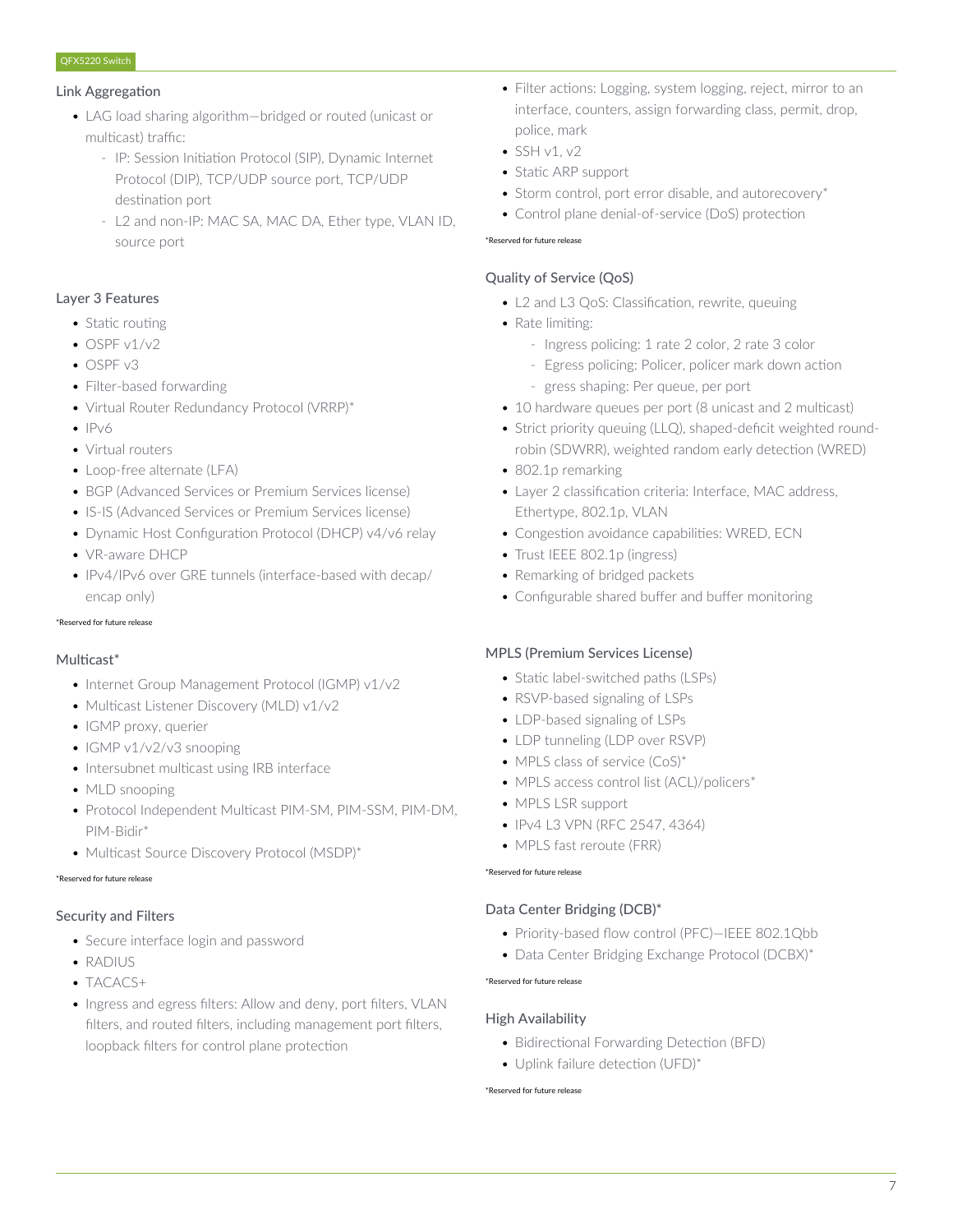#### Visibility and Analytics

- Switched Port Analyzer (SPAN)
- Remote SPAN (RSPAN)
- Encapsulated Remote SPAN (ERSPAN)
- sFlow v5
- Junos Telemetry Interface

#### Management and Operations

- Contrail Networking\*
- Role-based CLI management and access
- CLI via console, telnet, or SSH
- Extended ping and traceroute
- Junos OS Evolved configuration rescue and rollback
- Image rollback
- $\cdot$  SNMP v1/v2/v3
- Junos OS Evolved XML management protocol
- High frequency statistics collection
- Automation and orchestration
- Zero-touch provisioning (ZTP)
- Python
- Junos OS Evolved event, commit, and OP scripts

#### \*Reserved for future release

# Standards Compliance

# IEEE Standards

- IFFF 802.1D
- IEEE 802.1w
- IEEE 802.1
- IEEE 802.1Q
- IEEE 802.1p
- IEEE 802.1ad
- IEEE 802.3ad
- IEEE 802.1AB
- IEEE 802.3x
- IEEE 802.1Obb\*
- IEEE 802.1Qaz

#### \*Reserved for future release

# T11 Standards

• INCITS T11 FC-BB-5

# Supported RFCs

- RFC 768 UDP
- RFC 783 Trivial File Transfer Protocol (TFTP)
- RFC 791 IP
- RFC 792 ICMP
- RFC 793 TCP
- RFC 826 ARP
- RFC 854 Telnet client and server
- RFC 894 IP over Ethernet
- RFC 903 RARP
- RFC 906 TFTP Bootstrap
- RFC 951 1542 BootP
- RFC 1058 Routing Information Protocol
- RFC 1112 IGMP v1
- RFC 1122 Host requirements
- RFC 1142 OSI IS-IS Intra-domain Routing Protocol
- RFC 1256 IPv4 ICMP Router Discovery (IRDP)
- RFC 1492 TACACS+
- RFC 1519 Classless Interdomain Routing (CIDR)
- RFC 1587 OSPF not-so-stubby area (NSSA) Option
- RFC 1591 Domain Name System (DNS)
- RFC 1745 BGP4/IDRP for IP—OSPF Interaction
- RFC 1772 Application of the Border Gateway Protocol in the Internet
- RFC 1812 Requirements for IP Version 4 routers
- RFC 1997 BGP Communities Attribute
- RFC 2030 SNTP, Simple Network Time Protocol
- RFC 2068 HTTP server
- RFC 2131 BOOTP/DHCP relay agent and Dynamic Host
- RFC 2138 RADIUS Authentication
- RFC 2139 RADIUS Accounting
- RFC 2154 OSPF w/Digital Signatures (password, MD-5)
- RFC 2236 IGMP v2
- RFC 2267 Network ingress filtering
- RFC 2328 OSPF v2 (edge mode)
- RFC 2338 VRRP
- RFC 2362 PIM-SM (edge mode)
- RFC 2370 OSPF Opaque link-state advertisement (LSA) Option
- RFC 2385 Protection of BGP Sessions via the TCP Message Digest 5 (MD5) Signature Option
- RFC 2439 BGP Route Flap Damping
- RFC 2474 Definition of the Differentiated Services Field in the IPv4 and IPv6 Headers
- RFC 2597 Assured Forwarding PHB (per-hop behavior) Group
- RFC 2598 An Expedited Forwarding PHB
- RFC 2697 A Single Rate Three Color Marker
- RFC 2698 A Two Rate Three Color Marker
- RFC 2796 BGP Route Reflection—An Alternative to Full Mesh IBGP
- RFC 2918 Route Refresh Capability for BGP-4
- RFC 3065 Autonomous System Confederations for BGP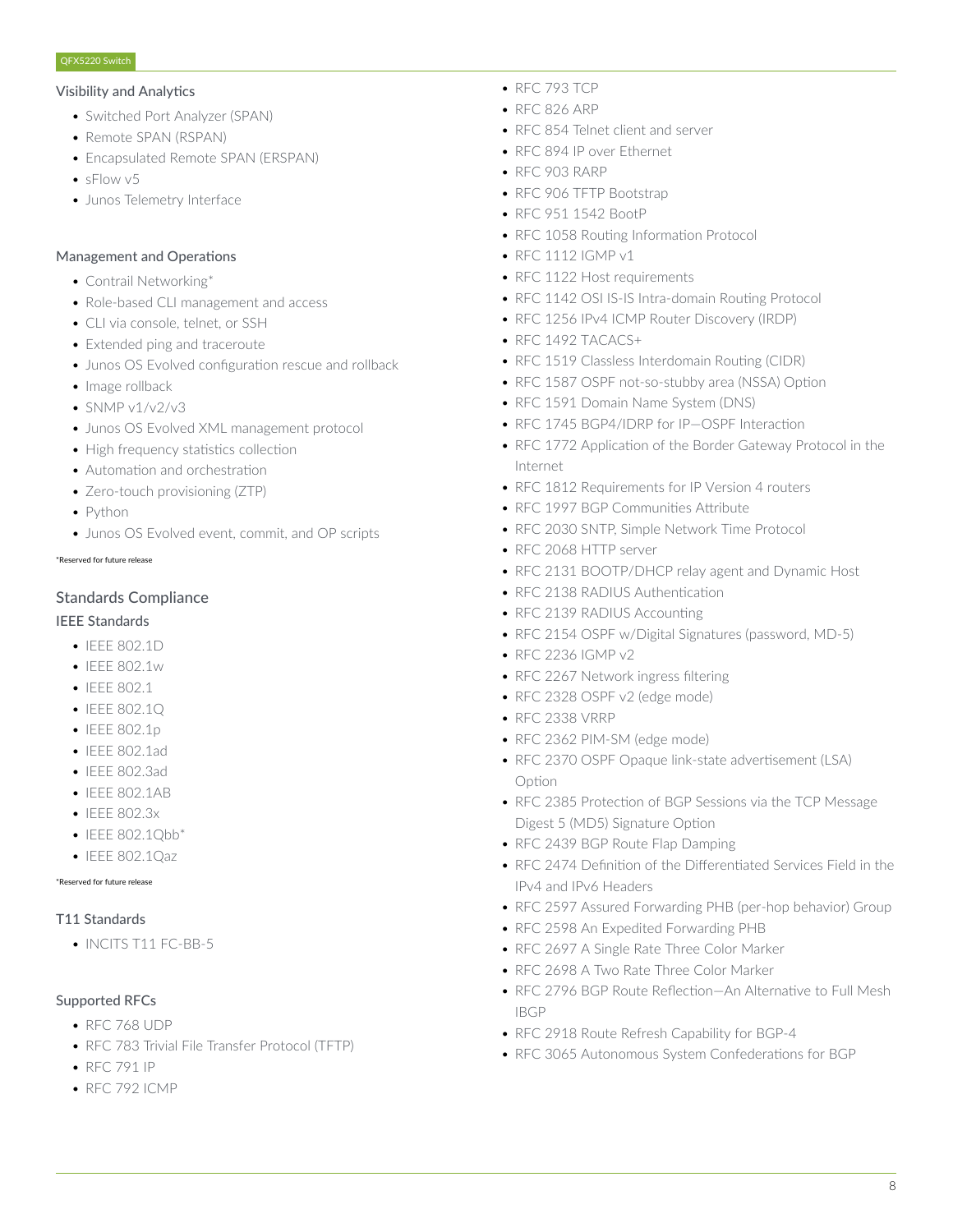- RFC 3376 IGMP v3 (source-specific multicast include mode only)
- RFC 3392 Capabilities Advertisement with BGP-4
- RFC 3446, Anycast RP
- RFC 3569 Source-specific multicast (SSM)
- RFC 3618 MSDP
- RFC 3623 Graceful OSPF Restart
- RFC 4271 Border Gateway Protocol 4 (BGP-4)
- RFC 4360 BGP Extended Communities Attribute
- RFC 4456 BGP Route Reflection: An Alternative to Full Mesh Internal BGP (IBGP)
- RFC 4486 Subcodes for BGP Cease Notification Message
- RFC 4724 Graceful Restart Mechanism for BGP
- RFC 4812 OSPF Restart Signaling
- RFC 4893 BGP Support for Four-octet AS Number Space
- RFC 5176 Dynamic Authorization Extensions to RADIUS
- RFC 5396 Textual Representation of Autonomous System (AS) Numbers
- RFC 5668 4-Octet AS Specific BGP Extended Community
- RFC 5880 Bidirectional Forwarding Detection (BFD)
- Configuration Protocol (DHCP) server

#### Supported MIBs

- RFC 155 SMI
- RFC 1157 SNMPv1
- RFC 1212, RFC 1213, RFC 1215 MIB-II, Ethernet-Like MIB and TRAPs
- RFC 1850 OSPFv2 MIB
- RFC 1901 Introduction to Community-based SNMPv2
- RFC 2011 SNMPv2 for Internet protocol using SMIv2
- RFC 2012 SNMPv2 for transmission control protocol using SMIv2
- RFC 2013 SNMPv2 for user datagram protocol using SMIv2
- RFC 2233, The Interfaces Group MIB using SMIv2
- RFC 2287 System Application Packages MIB
- RFC 2570 Introduction to Version 3 of the Internet standard Network Management Framework

#### Environmental Ranges

- RFC 2571 An Architecture for describing SNMP Management Frameworks (read-only access)
- RFC 2572 Message Processing and Dispatching for the SNMP (read-only access)
- RFC 2576 Coexistence between SNMP Version 1, Version 2, and Version 3
- RFC 2578 SNMP Structure of Management Information MIB
- REC 2579 SNMP Textual Conventions for SMIv2
- RFC 2580 Conformance Statements for SMIv2
- RFC 2665 Ethernet-like interface MIB
- RFC 2787 VRRP MIB
- RFC 2790 Host Resources MIB
- RFC 2819 RMON MIB
- RFC 2863 Interface Group MIB
- RFC 2932 IPv4 Multicast MIB
- RFC 3410 Introduction and Applicability Statements for Internet Standard Management Framework
- RFC 3411 An architecture for describing SNMP Management Frameworks
- RFC 3412 Message Processing and Dispatching for the SNMP
- RFC 3413 Simple Network Management Protocol
- RFC 3414 User-based Security Model (USM) for SNMPv3
- RFC 3415 View-based Access Control Model (VACM) for the SNMP
- RFC 3416 Version 2 of the Protocol Operations for the SNMP
- RFC 3417 Transport Mappings for the SNMP
- RFC 3418 Management Information Base (MIB) for the SNMP
- RFC 3584 Coexistence between Version 1, Version 2, and Version 3 of the Internet Standard Network Management Framework
- RFC 3826 The Advanced Encryption Standard (AES) Cipher Algorithm in the SNMP User-based Security Model
- RFC 4188 Definitions of Managed Objects for Bridges
- RFC 4318 Definitions of Managed Objects for Bridges with Rapid Spanning Tree Protocol
- RFC 4363b Q-Bridge VLAN MIB

|                                | 7X5220-32CD                                            | FX5220-128C\                                           |
|--------------------------------|--------------------------------------------------------|--------------------------------------------------------|
| Jperating temperature          | 32° to 104° F (0° to 40° C)                            | 32° to 104° F (0° to 40° C)                            |
| Storage temperature            | $-40^\circ$ through $158^\circ$ F                      | -40° through 158° F                                    |
| Dperating altitude             | Up to 6000 feet (1828.8 meters)                        | Up to 6000 feet (1828.8 meters)                        |
| Relative humidity operating    | 5 to 90% (noncondensing)                               | 5 to 90% (noncondensing)                               |
| Relative humidity nonoperating | 5 to 95% (noncondensing)                               | 5 to 95% (noncondensing)                               |
| eismic                         | Designed to meet GR-63, Zone 4 earthquake requirements | Designed to meet GR-63, Zone 4 earthquake requirements |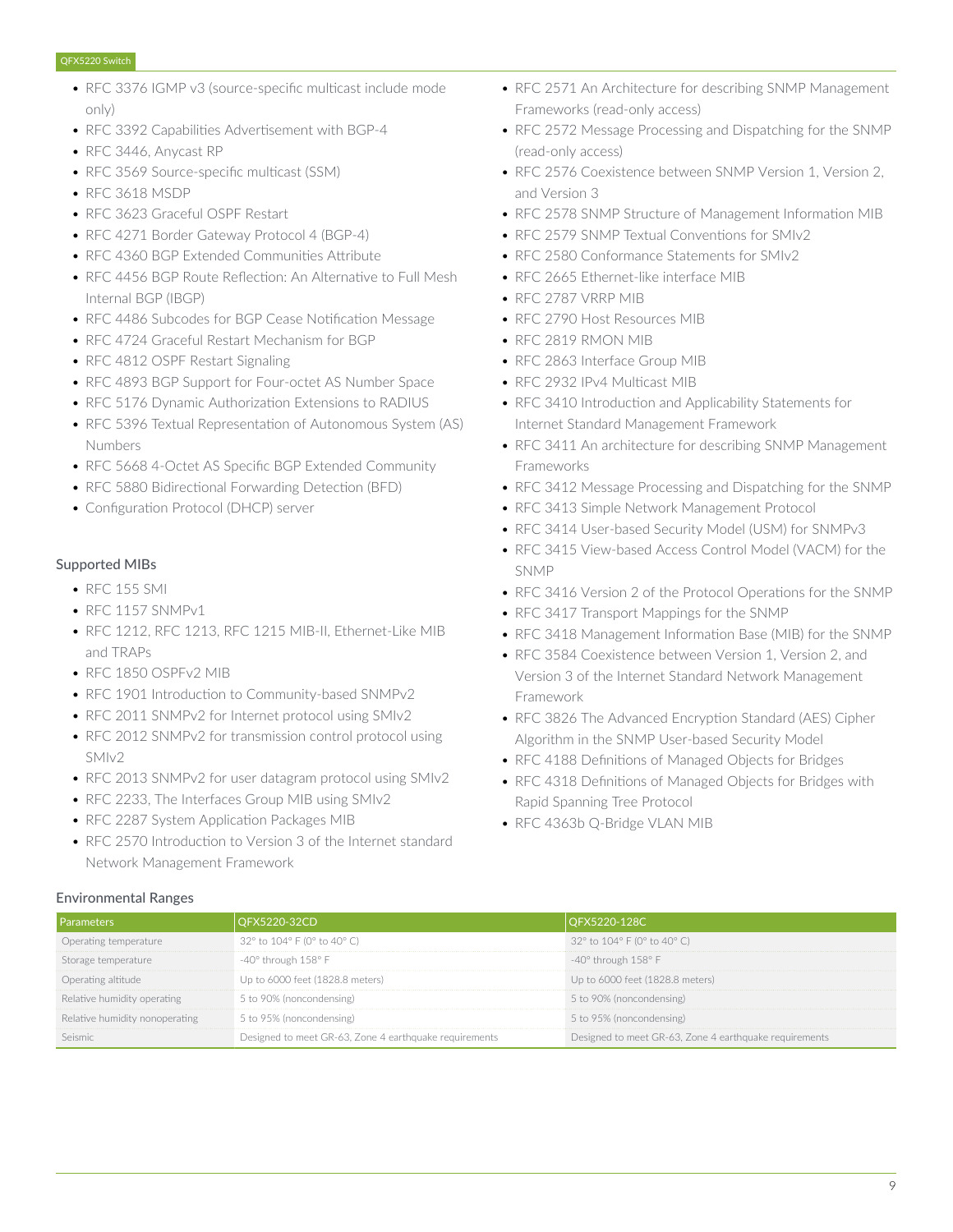### Maximum Thermal Output

| <b>Parameters</b>  | OFX5220-32CD                       | OFX5220-128C                           |
|--------------------|------------------------------------|----------------------------------------|
| Maximum power draw | 115-127 V: 973 W; 220-240 V: 958 W | $115-127$ V: 2023 W; 220-240 V: 1990 W |
| Typical power draw | 115-127 V: 730 W; 220-240 V: 775 W | 115-127 V: 1433 W; 220-240 V: 1394 W   |

# Safety and Compliance

### Safety

- CAN/CSA-C22.2 No. 60950-1 Information Technology Equipment—Safety
- UL 60950-1 Information Technology Equipment—Safety
- EN 60950-1 Information Technology Equipment—Safety
- IEC 60950-1 Information Technology Equipment—Safety (All country deviations)
- EN 60825-1 Safety of Laser Products—Part 1: Equipment Classification

# Security

- FIPS/CC<sup>\*</sup>
- $\bullet$  TAA\*

# Electromagnetic Compatibility

- 47 CFR Part 15, (FCC) Class A
- ICES-003 Class A
- EN 55022/EN 55032, Class A
- CISPR 22/CISPR 32, Class A
- EN 55024
- CISPR 24
- EN 300 386
- VCCI Class A
- AS/NZS CISPR 32, Class A
- KN32/KN35
- BSMI CNS 13438, Class A
- EN 61000-3-2
- EN 61000-3-3
- ETSI
- ETSI EN 300 019: Environmental Conditions & Environmental Tests for Telecommunications Equipment
- ETSI EN 300 019-2-1 (2000)—Storage
- ETSI EN 300 019-2-2 (1999)—Transportation
- ETSI EN 300 019-2-3 (2003)—Stationary Use at Weatherprotected Locations
- ETSI EN 300 019-2-4 (2003)—Stationary Use at NonWeatherprotected Locations
- ETS 300753 (1997)—Acoustic noise emitted by telecommunications equipment

# Environmental Compliance



Restriction of Hazardous Substances (ROHS) 6/6



Silver PSU Efficiency



Recycled material



Waste Electronics and Electrical Equipment (WEEE)



 Registration, Evaluation, Authorisation and Restriction of Chemicals (REACH)



China Restriction of Hazardous Substances (ROHS)

# **Telco**

• Common Language Equipment Identifier (CLEI) code

# Juniper Networks Services and Support

Juniper Networks is the leader in performance-enabling services that are designed to accelerate, extend, and optimize your highperformance network. Our services allow you to maximize operational efficiency while reducing costs and minimizing risk, achieving a faster time to value for your network. Juniper Networks ensures operational excellence by optimizing the network to maintain required levels of performance, reliability, and availability. For more details, please visit [https://www.juniper.net/us/en/](https://www.juniper.net/us/en/products.html) [products.html.](https://www.juniper.net/us/en/products.html)